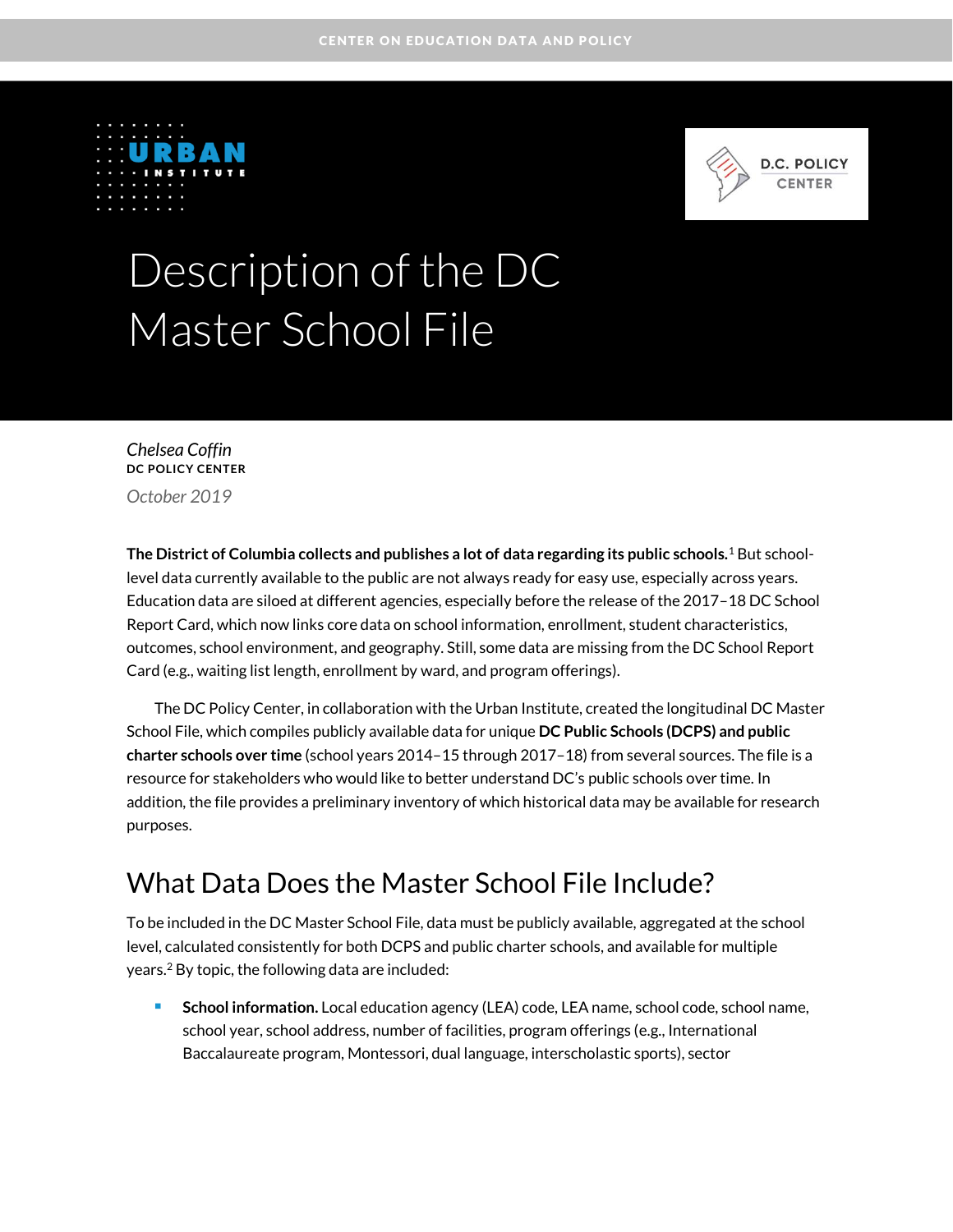- **Enrollment.** Lowest grade offered at the school, highest grade offered at the school, enrollment by grade, students by ward of residence,<sup>3</sup> in-boundary share (DCPS only), boundary participation rate (DCPS only)
- **Student characteristics.** American Indian or Alaska Native students, Asian students, black or African American students, Hispanic or Latino students of any race, Native Hawaiian or other Pacific Islander students, students identifying as two or more races, white students, at-risk students, English learners, special education students, students with level 1 special education needs, students with level 2 special education needs, students with level 3 special education needs, students with level 4 special education needs
- **Outcomes.** School Transparency and Reporting (STAR) rating, STAR score, math Partnership for Assessment of Readiness for College and Careers (PARCC) 4+, English language arts PARCC 4+, math PARCC 4+ by subgroup, English language arts PARCC 4+ by subgroup, median growth percentile (MGP) in math, MGP in English language arts, four-year graduation rate, five-year graduation rate
- **School environment.** In-seat attendance, reenrollment, expulsion rate, suspension rate, midyear entry, midyear withdrawal, truancy, waiting list length
- **Geography.** Census tract in 2010, neighborhood cluster in 2000, Advisory Neighborhood Commission in 2012, council ward in 2012, zip code in 2002, x coordinate, y coordinate, latitude, longitude

A few additional data points are not currently available publicly, though they likely exist. As available, future iterations of the Master School File could add the following information:

- **Seats offered and waiting list offers for all four school years**. For previous years, the data are missing schools that are not currently open.
- **Share of students who are at risk based on the highest level of need for 2014–15, 2015–16, and 2016–17.** The DC School Report Card data count at-risk students at their highest level of need, not the time of the audit, that is available for previous years. These numbers are currently shared only at the LEA level.
- **Share of students with special education needs (levels 1–4) for 2017–18**. The STAR report shares the percentage of students who have any special education needs but not differentiated needs.
- **Number of students on DCPS school waiting lists for 2016–17.** This dataset should be available later in 2019.
- **Some student characteristics<sup>4</sup> and school environment data for 2014–15: enrollment by special population, in-seat attendance, midyear entry, expulsion rate, suspension rate, and midyear withdrawal**. The data exist in individual school Equity Reports, but a flat file is not publicly available.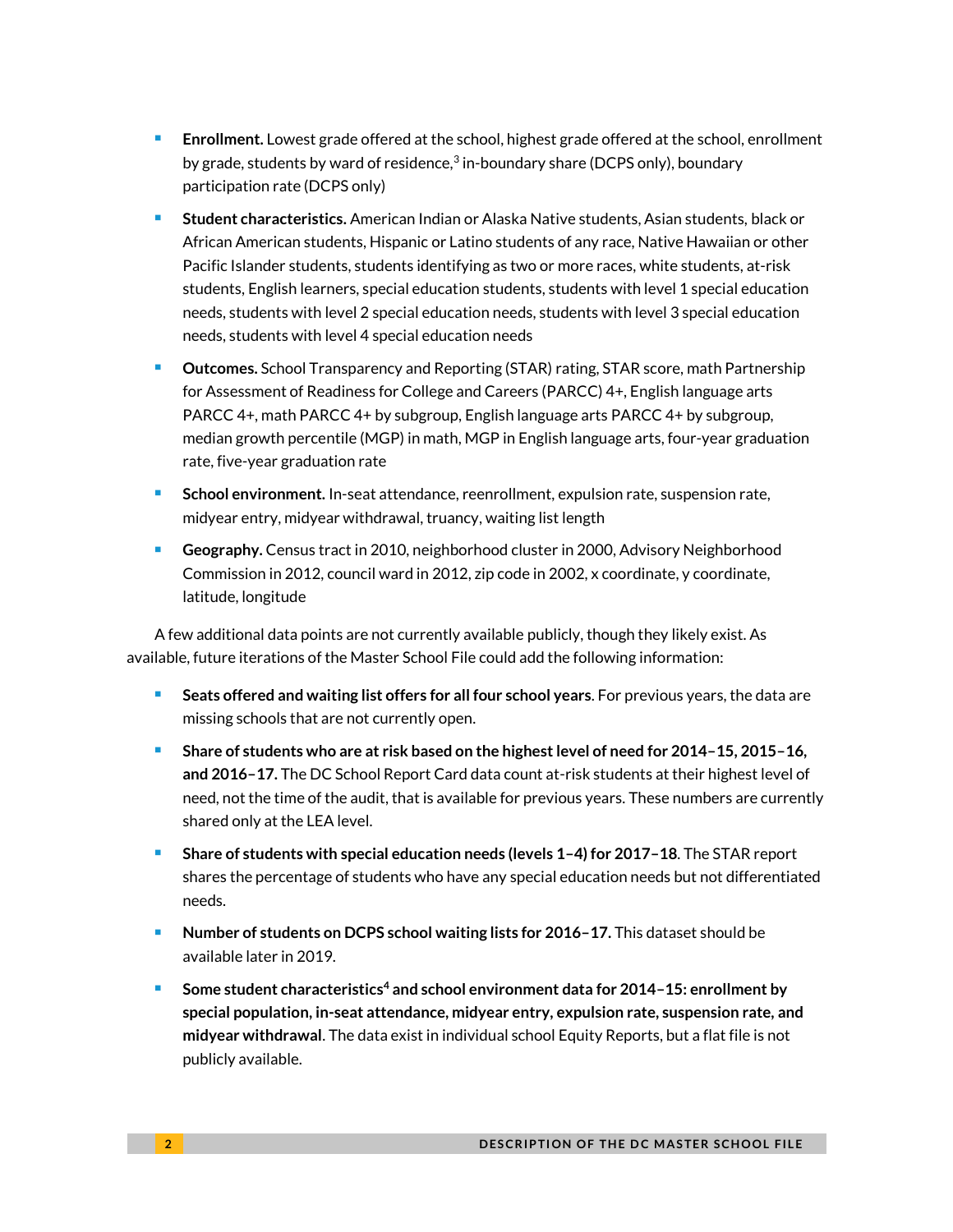# How Should the Master School File Be Maintained in the Future?

**The Master School File should be updated annually for public use.** Future versions should be updated with the historical data points mentioned above that were not available when the file was created. In addition to the currently included information, the file should incorporate metrics now available in DC's School Report Card (e.g., school leader information, teacher experience, eighth-to ninth-grade promotion, Advanced Placement and International Baccalaureate participation and performance, Classroom Assessment Scoring System results for schools with earlier grades, reenrollment, and SAT results) as these datasets grow. The file should also include a crosswalk between Office of the State Superintendent of Education (OSSE) school IDs and National Center for Education Statistics IDs so stakeholders can easily link to federally available data, such as Title I status or number of teachers.

**DC could also collect and publicly report additional school-level information that other districts include in their master school datasets.** Texas publishes information on teachers and finance, such as total full-time equivalent staff, total full-time equivalent teachers, average teacher salary, teachers by race or ethnicity, teacher turnover rate, and revenue per student. <sup>5</sup> New York City's file includes the average number of students per class. <sup>6</sup> California provides additional school background, such as the opening and closing year, as well as detailed school type (e.g., application, adult, alternative, or special education). 7

### **Procedures and Data Sources**

**The DC Master School File presents key education data that are publicly available for school years 2014–15 through 2017–18**. Some data sources do not include all schools if the data do not apply to certain school types (e.g., boundary participation is not relevant for public charter schools). The procedures for creating the file and descriptions of data sources are below.

### **PROCEDURES**

- **1.** For each year, download the annual enrollment audit from the OSSE. Use this list of schools as the universe for each year with the OSSE-assigned school code as the unique identifier.
- **2.** For each data source below, download the raw data and create comma-separated-value files with the relevant variables that include the variable, school year, and unique school code.
- **3.** Beginning with the enrollment audit file, merge each variable file using the school code to create complete datasets for each year.
- **4.** Merge datasets for all years to create the draft longitudinal file.
- **5.** Validate the data for each variable to ensure consistent representation across years.
- **6.** Check 5 percent of data against the original sources to ensure data quality.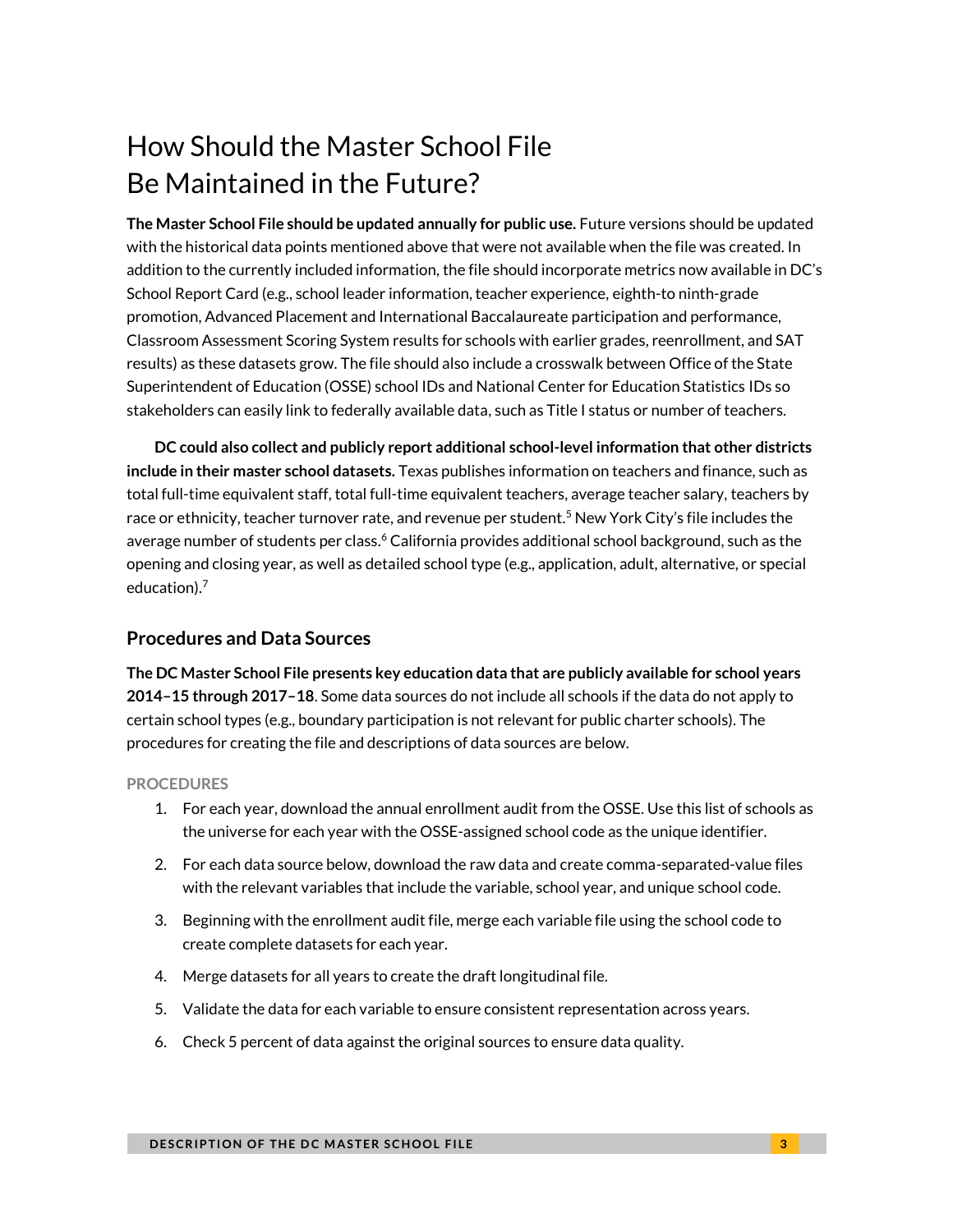### **DATA SOURCES**

Data have been merged from the following key sources.<sup>8</sup> Data suppression rules of the original dataset were also applied to this file (fewer than 10 students or fewer than 25 students, depending on the source and year). The Urban Institute and DC Policy Center are not responsible for any errors in the underlying publicly available data.

- **OSSE enrollment audits.** Annually, the OSSE conducts an enrollment audit to determine the number of students at each public school in the District. These files contain the audited enrollment by school and grade.
- **DC School Report Card.** First published for the 2017–18 school year, the OSSE DC School Report Cards give a look into all DC public schools. It provides an overall rating and more than 150 data points to communicate how a school is doing with all its students, in addition to helpful information about the school itself. These files include DC School Report Card and STAR framework metrics at the school, LEA, and state levels for all metrics and student groups on the report card and the within the STAR framework by student group and framework for the same reporting levels. STAR ratings and scores are not available before 2017–18. At this time, two other metrics included in the STAR report (at-risk share and reenrollment share) are not available in a comparable way for DCPS and charter schools before 2017–18.
- **PARCC.** The PARCC assessment in English language arts and mathematics measures the knowledge and skills that matter most for students (e.g., writing, problem solving, and other fundamental skills that lead to confidence and success in mathematics and English language arts). This dataset contains the official assessment performance results for the PARCC and Multi-State Alternate Assessment tests in English language arts and mathematics and detailed information, showing multiple levels of results for specific groups of students, for all grades within a school, and for individual grades.
- **My School DC.** The common lottery's School Finder tool provides information on school characteristics, including program offerings.
- **DME school facilities.** The Office of the Deputy Mayor for Education's (DME's) Master Facilities Plans and supplements provide detailed facility information, including addresses.
- **DME boundary participation data.** This source provides the number of grade-appropriate students that live in each DCPS boundary, the names of schools attended by students living in each boundary, and the number of students from the boundary who attend that school in 2017–18. In-boundary share and boundary participation for DCPS schools are not available before 2016–17.
- **MAR Geocoder.** The Master Address Repository (MAR) Geocoder is a desktop application that employs DC's MAR Web Services to assign a location in the form of geographic coordinates and returns other geospatial information.
- **OSSE graduation rates.** The OSSE publishes statewide graduation rates by school for DCPS and public charter schools. Five-year graduation rates are not available before 2015–16.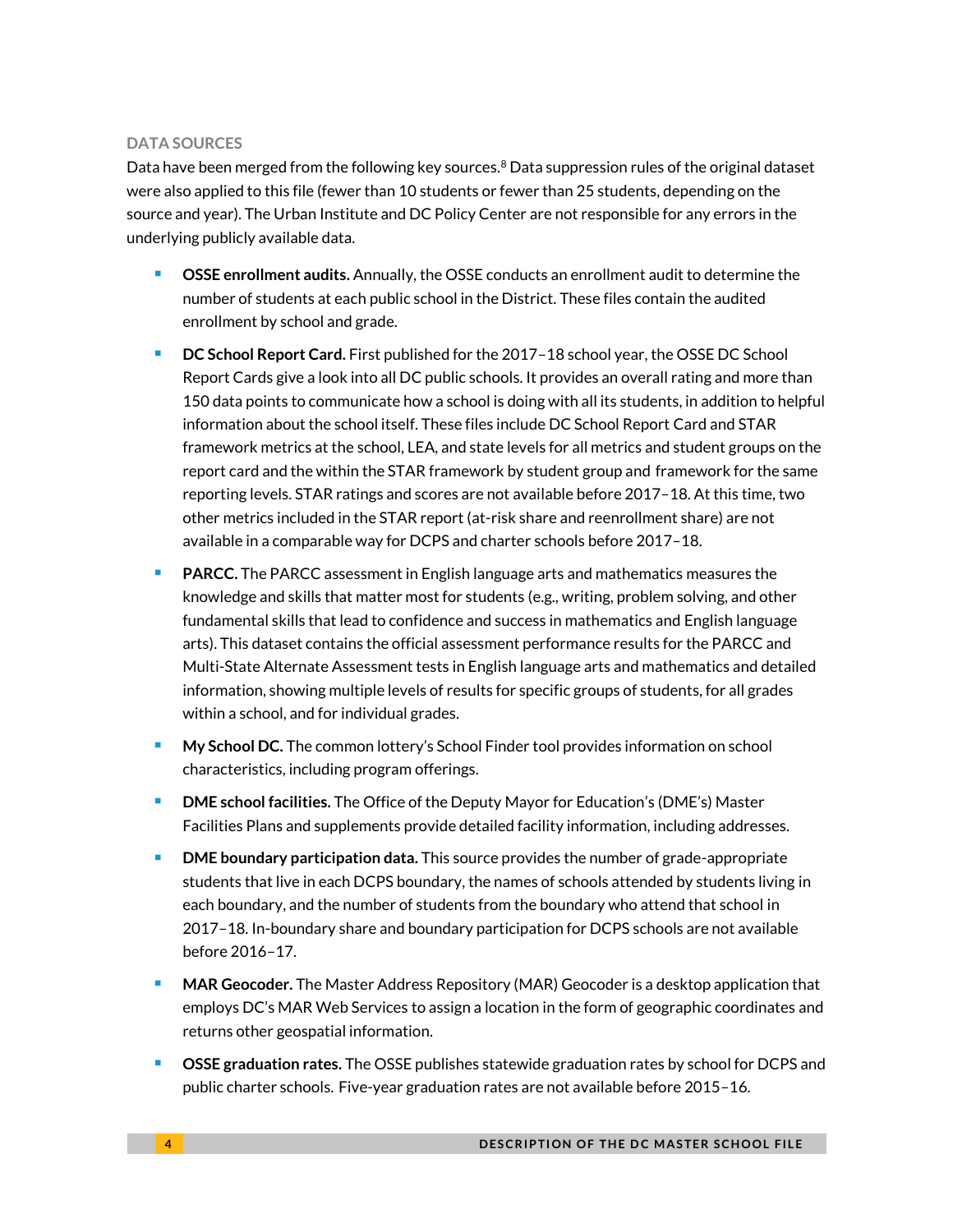- **CSSE Equity Reports.** In the years before the publication of the DC School Report Card, the OSSE published annual Equity Reports. Equity in education refers to all students receiving the same caliber of education, regardless of their race, ethnicity, economic status, special education status, or other factors. Equity Reports gave schools, families, and communities transparent and comparable equity-related information across all DC schools. For 2014–15, Equity Report data are available only in individual school Equity Reports and were not included in this file, aside from student race or ethnicity.
- **CSSE Performance Oversight.** The OSSE, as a government agency, answers questions from the DC Council annually, including how many students live in each ward by school. These data have been suppressed if fewer than 10 students lived in a ward. Data for 2014–15 were not based on the audit and have not been included, as they are not comparable with later years.
- **CSSE attendance report.** This report focuses on absenteeism and truancy, primarily among compulsory-aged students. Truancy data are not available before 2016–17.
- **DCPS and PCSB waiting lists.** DCPS and the Public Charter School Board (PCSB) post their waiting lists as of the release of lottery results.

See the accompanying companion file for additional information on the individual variables in the file and the appendix for an overview of data characteristics.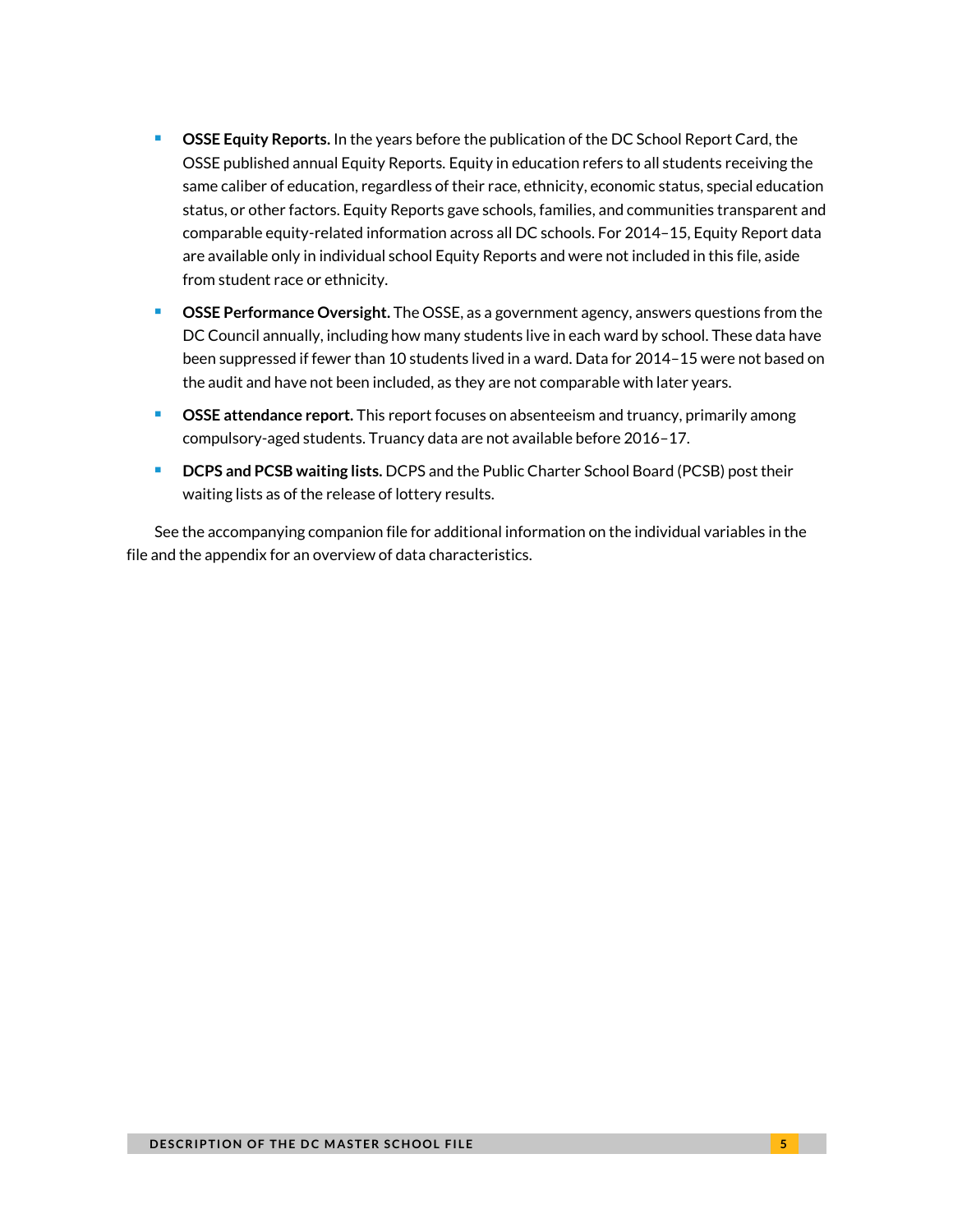# Appendix. Data Characteristics

|                       | Variable                                                                     |               |                                   |
|-----------------------|------------------------------------------------------------------------------|---------------|-----------------------------------|
| Name in dataset       | <b>Definition</b>                                                            | type          | Sources, all years                |
| lea_code              | Unique, OSSE-assigned identifier for LEAs, three or four<br>digits           | Integer       | OSSE enrollment audit             |
| lea_name              | Name of the LEA                                                              | <b>String</b> | OSSE enrollment audit             |
| school_code           | Unique, OSSE-assigned identifier for schools, three or four<br>digits        | Integer       | OSSE enrollment audit             |
| school_name           | Name of the school                                                           | String        | OSSE enrollment audit             |
| sector                | Whether a school is traditional public (DCPS) or public<br>charter (charter) | String        | OSSE enrollment audit             |
| year                  | School year                                                                  | String        | N/A                               |
| address               | Primary address                                                              | <b>String</b> | DME School Facilities Data        |
| number_of_facilities  | Number of facilities                                                         | Numeric       | <b>DME School Facilities Data</b> |
| lowest_grade_offered  | Lowest grade offered at the school                                           | <b>String</b> | OSSE enrollment audit             |
| highest_grade_offered | Highest grade offered at the school                                          | <b>String</b> | OSSE enrollment audit             |
| enroll_grade_pk3      | Number of students enrolled in each grade                                    | Integer       | OSSE enrollment audit             |
| enroll_grade_pk4      | Number of students enrolled in each grade                                    | Integer       | OSSE enrollment audit             |
| enroll_grade_kg       | Number of students enrolled in each grade                                    | Integer       | OSSE enrollment audit             |
| enroll_grade_01       | Number of students enrolled in each grade                                    | Integer       | OSSE enrollment audit             |
| enroll_grade_02       | Number of students enrolled in each grade                                    | Integer       | OSSE enrollment audit             |
| enroll_grade_03       | Number of students enrolled in each grade                                    | Integer       | OSSE enrollment audit             |
| enroll_grade_04       | Number of students enrolled in each grade                                    | Integer       | OSSE enrollment audit             |
| enroll_grade_05       | Number of students enrolled in each grade                                    | Integer       | OSSE enrollment audit             |
| enroll_grade_06       | Number of students enrolled in each grade                                    | Integer       | OSSE enrollment audit             |
| enroll_grade_07       | Number of students enrolled in each grade                                    | Integer       | OSSE enrollment audit             |
| enroll_grade_08       | Number of students enrolled in each grade                                    | Integer       | OSSE enrollment audit             |
| enroll_grade_09       | Number of students enrolled in each grade                                    | Integer       | OSSE enrollment audit             |
| enroll_grade_10       | Number of students enrolled in each grade                                    | Integer       | OSSE enrollment audit             |
| enroll_grade_11       | Number of students enrolled in each grade                                    | Integer       | OSSE enrollment audit             |
| enroll_grade_12       | Number of students enrolled in each grade                                    | Integer       | OSSE enrollment audit             |
| enroll_grade_alt      | Number of students enrolled in each grade                                    | Integer       | OSSE enrollment audit             |
| enroll_grade_adult    | Number of students enrolled in each grade                                    | Integer       | OSSE enrollment audit             |
| enroll_grade_sped     | Number of students enrolled in each grade                                    | Integer       | OSSE enrollment audit             |
| students_ward_1       | Number of students living in each ward                                       | <b>String</b> | <b>OSSE Performance Oversight</b> |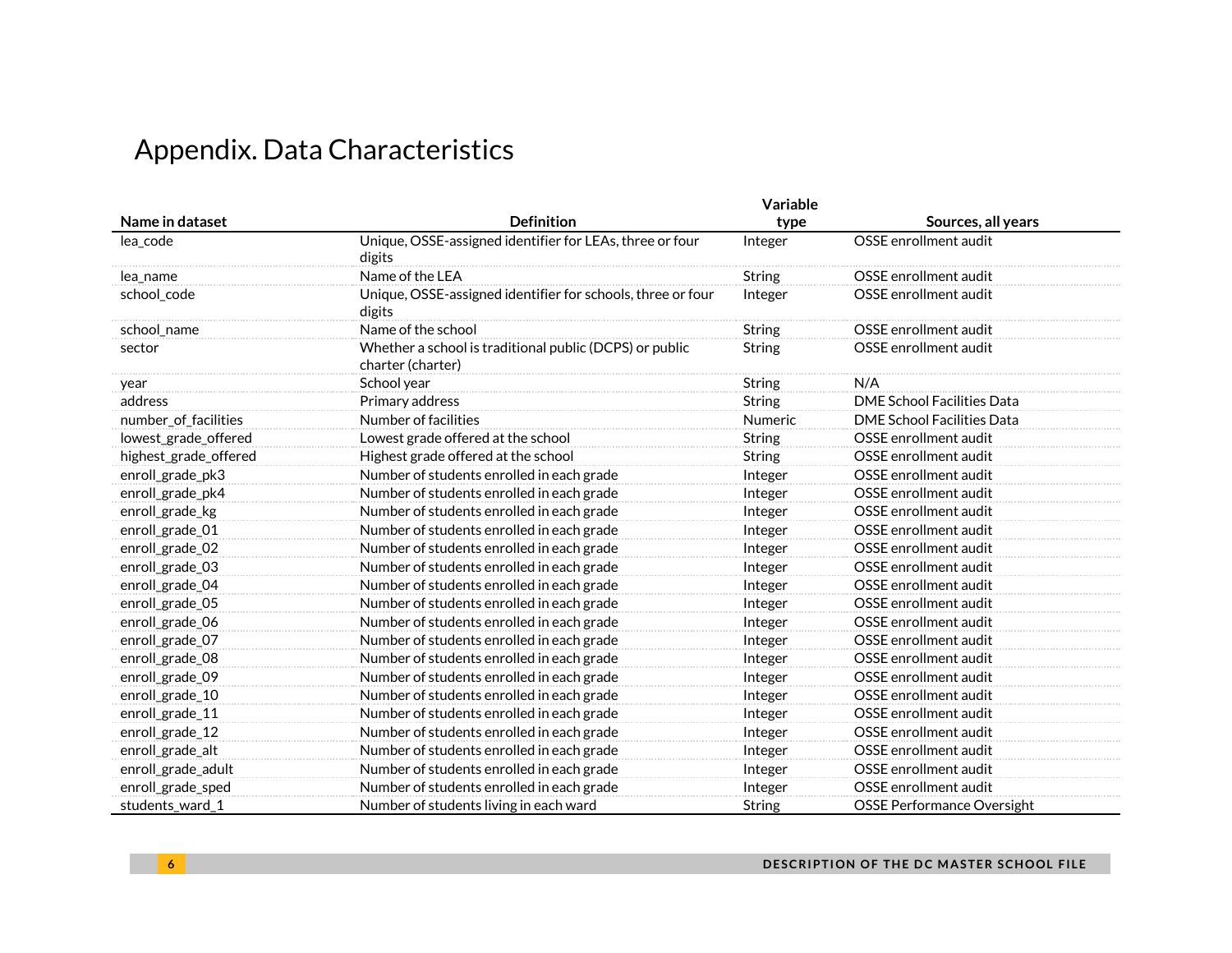|                                                | Variable                                                                                                                                                                                                                                                                 |                |                                                    |  |
|------------------------------------------------|--------------------------------------------------------------------------------------------------------------------------------------------------------------------------------------------------------------------------------------------------------------------------|----------------|----------------------------------------------------|--|
| Name in dataset                                | <b>Definition</b>                                                                                                                                                                                                                                                        | type           | Sources, all years                                 |  |
| students_ward_2                                | Number of students living in each ward                                                                                                                                                                                                                                   | <b>String</b>  | <b>OSSE Performance Oversight</b>                  |  |
| students_ward_3                                | Number of students living in each ward                                                                                                                                                                                                                                   | <b>String</b>  | <b>OSSE Performance Oversight</b>                  |  |
| students_ward_4                                | Number of students living in each ward                                                                                                                                                                                                                                   | String         | OSSE Performance Oversight                         |  |
| students_ward_5                                | Number of students living in each ward                                                                                                                                                                                                                                   | <b>String</b>  | <b>OSSE Performance Oversight</b>                  |  |
| students_ward_6                                | Number of students living in each ward                                                                                                                                                                                                                                   | <b>String</b>  | <b>OSSE Performance Oversight</b>                  |  |
| students_ward_7                                | Number of students living in each ward                                                                                                                                                                                                                                   | <b>String</b>  | OSSE Performance Oversight                         |  |
| students_ward_8                                | Number of students living in each ward                                                                                                                                                                                                                                   | <b>String</b>  | OSSE Performance Oversight                         |  |
| students_ward_unknown                          | Number of students living in each ward                                                                                                                                                                                                                                   | <b>String</b>  | <b>OSSE Performance Oversight</b>                  |  |
| in_boundary_percent                            | Share of the school enrollment that is living in boundary (the<br>numerator is the number of in-boundary students enrolled<br>at the school, and the denominator is the number of<br>students enrolled at the school)                                                    | Numeric        | DME public school enrollments per DCPS<br>boundary |  |
| boundary_participation_percent                 | Share of public school students living in each school's<br>boundary who attend the school (the numerator is the<br>number of in-boundary students enrolled at the school, and<br>the denominator is all grade-specific public school students<br>living in the boundary) | <b>Numeric</b> | DME public school enrollments per DCPS<br>boundary |  |
| subgroup_african_american_percent              | Share of students who are black or African American                                                                                                                                                                                                                      | <b>Numeric</b> | <b>STAR Report Card and Equity Reports</b>         |  |
| subgroup_american_indian_alaskan               | Share of students who are American Indian or Alaska Native                                                                                                                                                                                                               | <b>Numeric</b> | <b>STAR Report Card and Equity Reports</b>         |  |
| subgroup_asian_percent                         | Share of students who are Asian                                                                                                                                                                                                                                          | Numeric        | <b>STAR Report Card and Equity Reports</b>         |  |
| subgroup_hawaiian_pacific<br>_islander_percent | Share of students who are Native Hawaiian or other Pacific<br>Islander                                                                                                                                                                                                   | Numeric        | <b>STAR Report Card and Equity Reports</b>         |  |
| subgroup_latino_percent                        | Share of students who are Hispanic or Latino                                                                                                                                                                                                                             | Numeric        | <b>STAR Report Card and Equity Reports</b>         |  |
| subgroup_white_percent                         | Share of students who are white                                                                                                                                                                                                                                          | Numeric        | <b>STAR Report Card and Equity Reports</b>         |  |
| subgroup_two_or_more_races<br>_percent         | Share of students who identify as two or more races                                                                                                                                                                                                                      | Numeric        | <b>STAR Report Card and Equity Reports</b>         |  |
| subgroup_english_learners_percent              | Share of students who are identified as an English learner<br>during the given school year and is between the ages of 3<br>and 21 as of the LEA's cutoff date                                                                                                            | <b>Numeric</b> | <b>STAR Report Card and Equity Reports</b>         |  |
| subgroup_at_risk_percent                       | Share of students who are at risk                                                                                                                                                                                                                                        | Numeric        | <b>STAR Report Card</b>                            |  |
| subgroup_special_ed_percent                    | Share of students with disabilities for the given school year,<br>at any time throughout the school year and not just at the<br>time of the enrollment audit                                                                                                             | <b>Numeric</b> | <b>STAR Report Card and Equity Reports</b>         |  |
| subgroup_level_1_percent                       | Share of students who are identified as level 1 special<br>education for the given school year <sup>a</sup>                                                                                                                                                              | Numeric        | <b>Equity Reports</b>                              |  |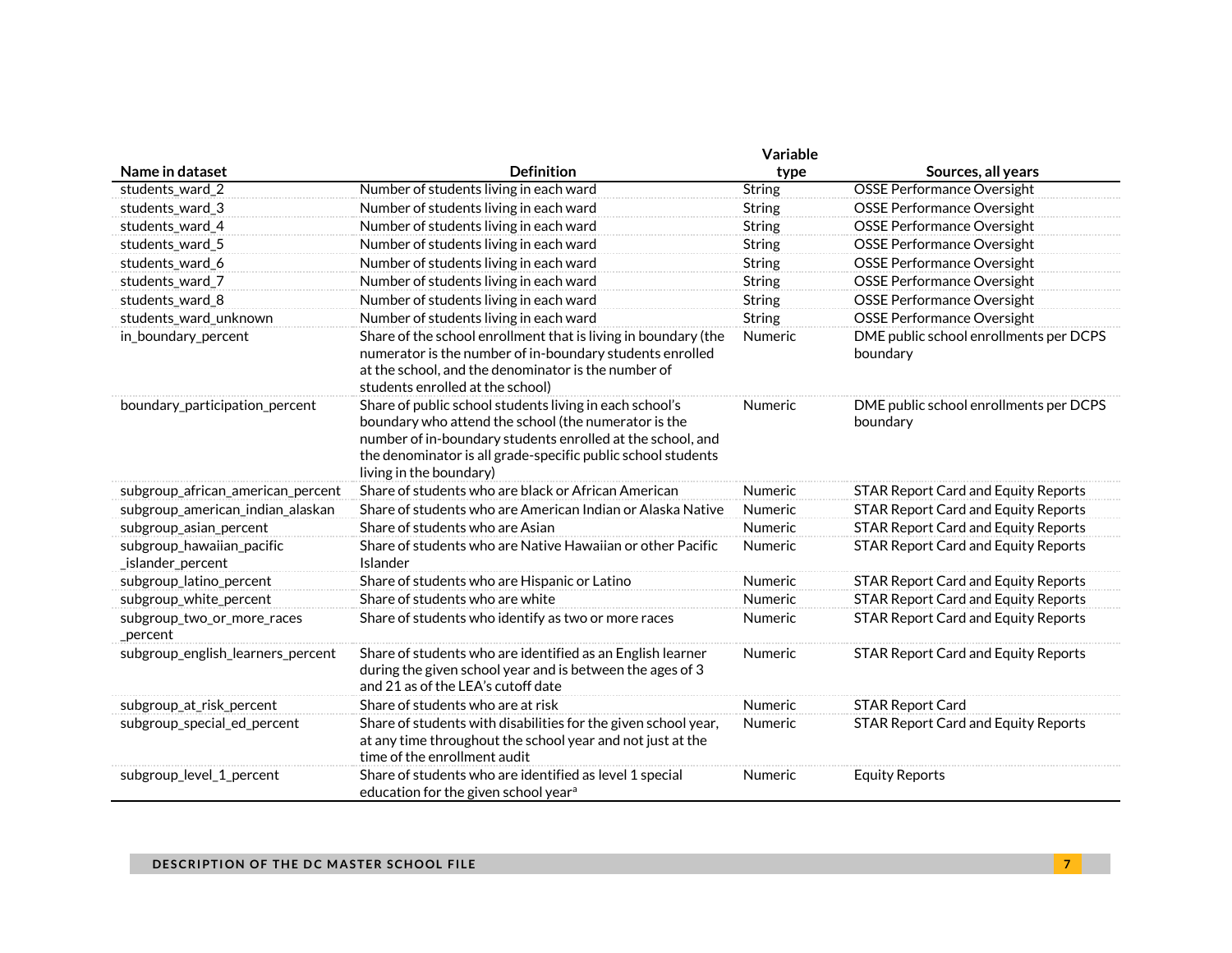|                                                        | Variable                                                                                                                                                            |               |                         |  |
|--------------------------------------------------------|---------------------------------------------------------------------------------------------------------------------------------------------------------------------|---------------|-------------------------|--|
| Name in dataset                                        | <b>Definition</b>                                                                                                                                                   | type          | Sources, all years      |  |
| subgroup_level_2_percent                               | Share of students who are identified as level 2 special<br>education for the given school year <sup>a</sup>                                                         | Numeric       | <b>Equity Reports</b>   |  |
| subgroup_level_3_percent                               | Share of students who are identified as level 3 special<br>education for the given school year <sup>a</sup>                                                         | Numeric       | <b>Equity Reports</b>   |  |
| subgroup_level_4_percent                               | Share of students who are identified as level 4 special<br>education for the given school year <sup>a</sup>                                                         | Numeric       | <b>Equity Reports</b>   |  |
| star_score                                             | The sum of the student group scores using all applicable<br>STAR framework metrics (0 to 100 points)                                                                | Numeric       | <b>STAR Report Card</b> |  |
| star_rating                                            | A rating from one to five stars based on the star scale<br>equivalency to the school's STAR score (e.g., a five-star<br>school has a STAR score between 80 and 100) | Numeric       | <b>STAR Report Card</b> |  |
| parcc_ela_4_plus_percent                               | In English language arts, share of students scoring at a level<br>$4+$                                                                                              | String        | PARCC data              |  |
| parcc_math_4_plus_percent                              | In math, share of students scoring at a level 4+                                                                                                                    | <b>String</b> | PARCC data              |  |
| parcc_ela_4_plus_percent_african<br>american           | In English language arts, share of students scoring at a level<br>4+ by subgroup                                                                                    | <b>String</b> | PARCC data              |  |
| parcc_ela_4_plus_percent_american<br>_indian_alaskan   | In English language arts, share of students scoring at a level<br>4+ by subgroup                                                                                    | String        | PARCC data              |  |
| parcc_ela_4_plus_percent_asian                         | In English language arts, share of students scoring at a level<br>4+ by subgroup                                                                                    | <b>String</b> | PARCC data              |  |
| parcc_ela_4_plus_percent_hawaiian<br>_pacific_islander | In English language arts, share of students scoring at a level<br>4+ by subgroup                                                                                    | String        | PARCC data              |  |
| parcc_ela_4_plus_percent_latino                        | In English language arts, share of students scoring at a level<br>4+ by subgroup                                                                                    | <b>String</b> | PARCC data              |  |
| parcc_ela_4_plus_percent_two_or<br>_more_races         | In English language arts, share of students scoring at a level<br>4+ by subgroup                                                                                    | String        | PARCC data              |  |
| parcc_ela_4_plus_percent_white                         | In English language arts, share of students scoring at a level<br>4+ by subgroup                                                                                    | String        | PARCC data              |  |
| parcc_ela_4_plus_percent_special_ed                    | In English language arts, share of students scoring at a level<br>4+ by subgroup                                                                                    | String        | PARCC data              |  |
| parcc_ela_4_plus_percent_english<br>learner            | In English language arts, share of students scoring at a level<br>4+ by subgroup                                                                                    | String        | PARCC data              |  |
| parcc_ela_4_plus_percent_at_risk                       | In English language arts, share of students scoring at a level<br>4+ by subgroup                                                                                    | String        | PARCC data              |  |
| parcc_math_4_plus_percent_african<br>american          | In math, share of students scoring at a level 4+ by subgroup                                                                                                        | <b>String</b> | PARCC data              |  |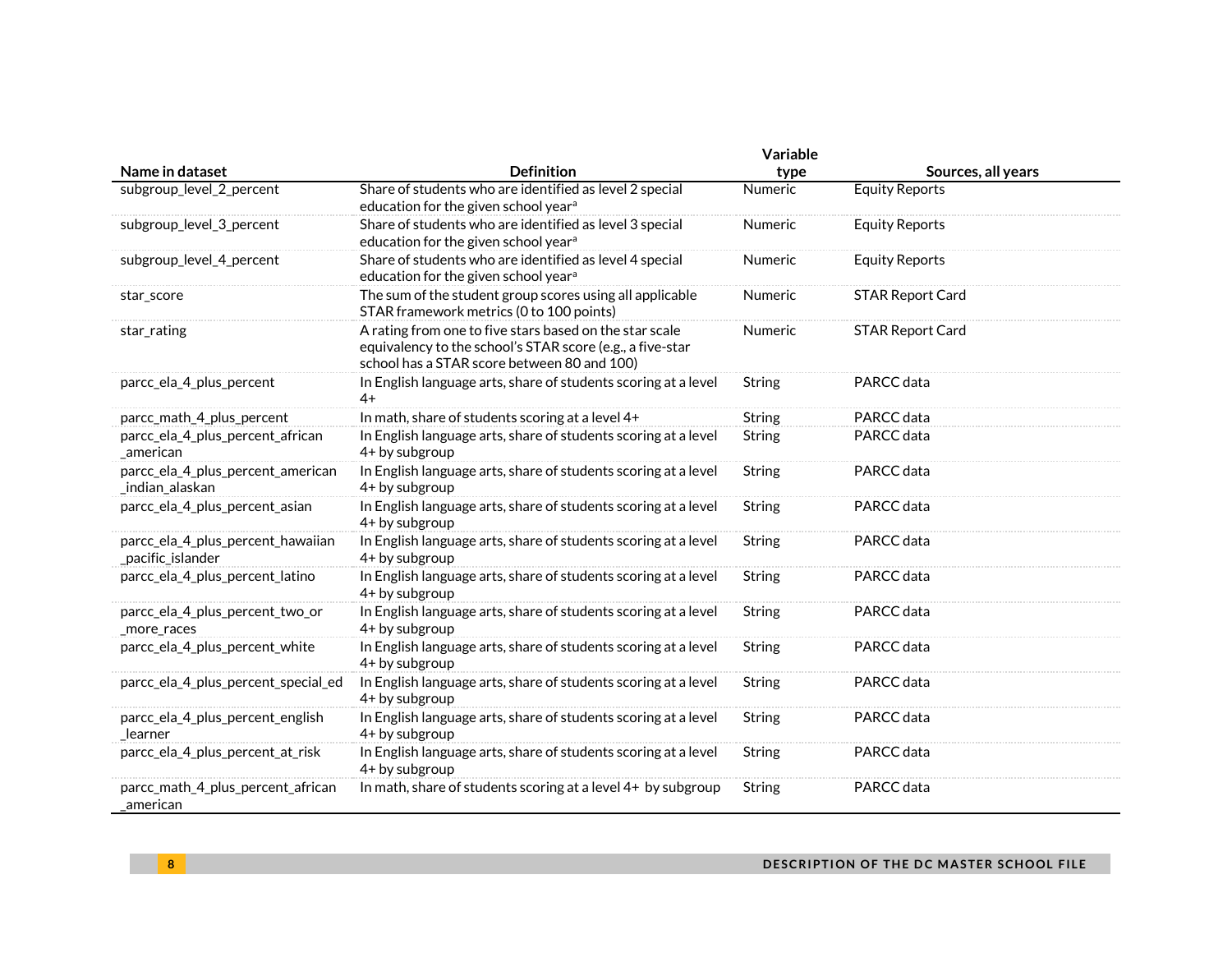|                                                         |                                                                                                                                                                                                                                                     | Variable      |                                                               |
|---------------------------------------------------------|-----------------------------------------------------------------------------------------------------------------------------------------------------------------------------------------------------------------------------------------------------|---------------|---------------------------------------------------------------|
| Name in dataset                                         | <b>Definition</b>                                                                                                                                                                                                                                   | type          | Sources, all years                                            |
| parcc_math_4_plus_percent<br>_american_indian_alaskan   | In math, share of students scoring at a level 4+ by subgroup                                                                                                                                                                                        | <b>String</b> | PARCC data                                                    |
| parcc_math_4_plus_percent_asian                         | In math, share of students scoring at a level 4+ by subgroup                                                                                                                                                                                        | String        | PARCC data                                                    |
| parcc_math_4_plus_percent<br>_hawaiian_pacific_islander | In math, share of students scoring at a level 4+ by subgroup                                                                                                                                                                                        | String        | PARCC data                                                    |
| parcc_math_4_plus_percent_latino                        | In math, share of students scoring at a level 4+ by subgroup                                                                                                                                                                                        | String        | PARCC data                                                    |
| parcc_math_4_plus_percent_two<br>_or_more_races         | In math, share of students scoring at a level 4+ by subgroup                                                                                                                                                                                        | String        | PARCC data                                                    |
| parcc_math_4_plus_percent_white                         | In math, share of students scoring at a level 4+ by subgroup                                                                                                                                                                                        | String        | PARCC data                                                    |
| parcc_math_4_plus_percent<br>_special_ed                | In math, share of students scoring at a level 4+ by subgroup                                                                                                                                                                                        | <b>String</b> | PARCC data                                                    |
| parcc_math_4_plus_percent<br>_english_learner           | In math, share of students scoring at a level 4+ by subgroup                                                                                                                                                                                        | String        | PARCC data                                                    |
| parcc_math_4_plus_percent<br>_at_risk                   | In math, share of students scoring at a level 4+ by subgroup                                                                                                                                                                                        | <b>String</b> | PARCC data                                                    |
| parcc_mgp_ela_percent                                   | English language arts MGP, or a measure of the median<br>academic growth of students at a school compared with<br>students at other DC schools; MGP is a norm-referenced,<br>school-level growth measure                                            | <b>String</b> | <b>STAR Report Card and Equity Reports</b>                    |
| parcc mgp math percent                                  | Math MGP, or a measure of the median academic growth of<br>students at a school compared with students at other DC<br>schools; MGP is a norm-referenced, school-level growth<br>measure                                                             | String        | <b>STAR Report Card and Equity Reports</b>                    |
| graduation_four_year_percent                            | The four-year adjusted cohort graduation rate is the<br>number of students who graduate in four years with a<br>regular high school diploma divided by the number of<br>students who form the adjusted cohort for the graduating<br>classb          | String        | STAR Report Card, Equity Reports, and<br>OSSE graduation rate |
| graduation_five_year_percent                            | The five-year adjusted cohort graduation rate is the number<br>of students who graduate in five years with a regular high<br>school diploma divided by the number of students who form<br>the adjusted cohort for the graduating class <sup>b</sup> | String        | <b>STAR Report Card and Equity Reports</b>                    |
| in_seat_attendance_percent                              | A student's attendance rate is calculated by dividing the<br>number of days a student is present by the number of days<br>the student is enrolled                                                                                                   | Numeric       | <b>STAR Report Card and Equity Reports</b>                    |
| reenrollment_percent                                    | The share of students who can and do return to school each<br>fall                                                                                                                                                                                  | Numeric       | <b>STAR Report Card</b>                                       |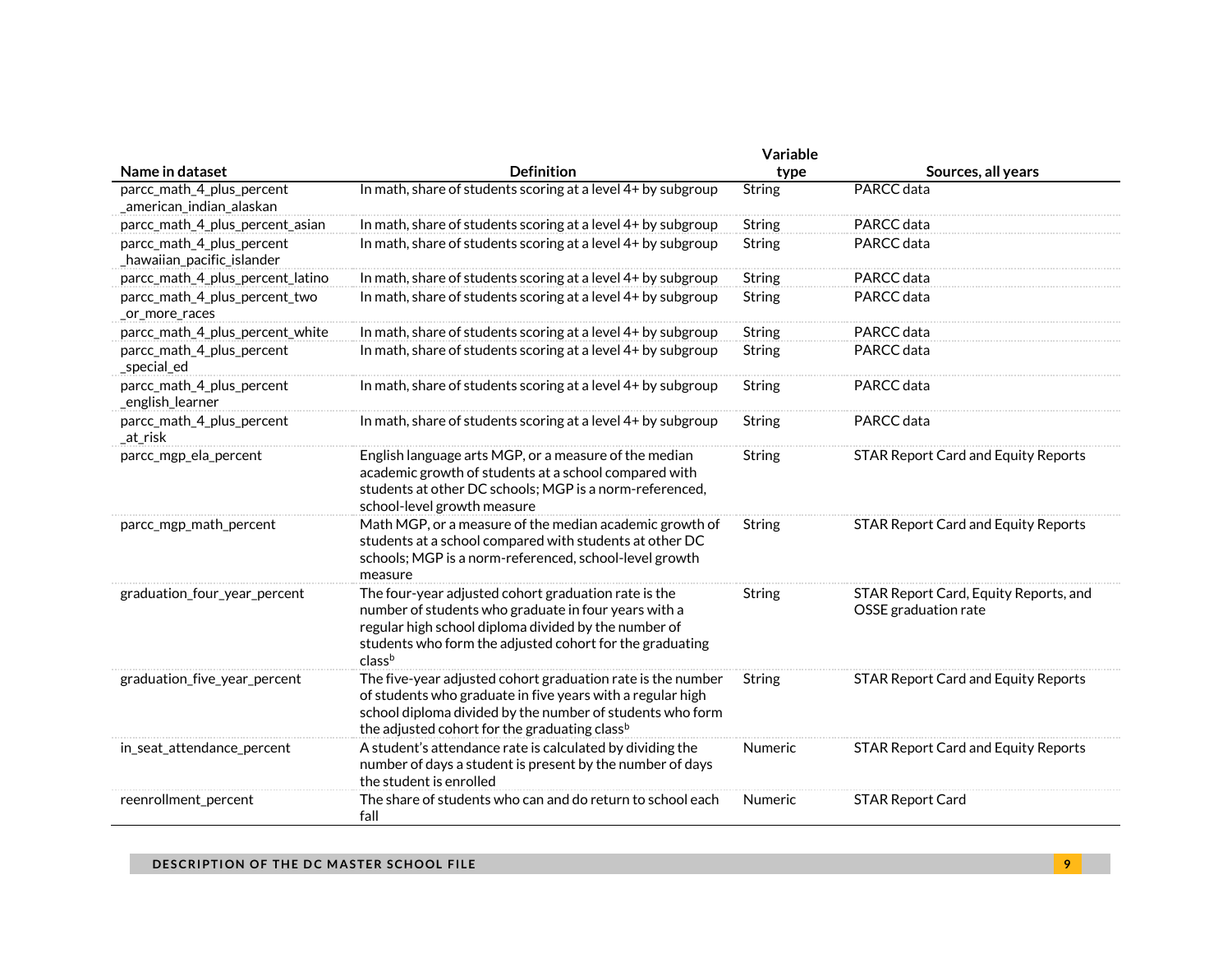|                                  | <b>Variable</b>                                                                                                                                                           |                |                                            |
|----------------------------------|---------------------------------------------------------------------------------------------------------------------------------------------------------------------------|----------------|--------------------------------------------|
| Name in dataset                  | <b>Definition</b>                                                                                                                                                         | type           | Sources, all years                         |
| midyear entry percent            | The share of students entering a school from the October<br>audit through June of the given school year as a share of the<br>audited enrollment for the given school year | <b>Numeric</b> | <b>STAR Report Card and Equity Reports</b> |
| midyear_withdrawal_percent       | The share of students exiting a school from the October<br>audit through June of the given school year as a share of the<br>audited enrollment for the given school year  | <b>Numeric</b> | <b>STAR Report Card and Equity Reports</b> |
| expulsion                        | The share of students enrolled as of the enrollment audit for<br>the given school year that were expelled from their audited<br>school                                    | <b>Numeric</b> | <b>STAR Report Card and Equity Reports</b> |
| suspension                       | Rates of students receiving out-of-school suspensions                                                                                                                     | <b>Numeric</b> | <b>STAR Report Card and Equity Reports</b> |
| truancy_percent                  | Share of students who are truant <sup>c</sup>                                                                                                                             | Double         | OSSE attendance report                     |
| waitlist total                   | Sum of students on waiting lists in all grades                                                                                                                            | Double         | DCPS and PCSB websites                     |
| prog_dual_language               | Indicator of whether a school offers dual language                                                                                                                        | <b>String</b>  | My School DC                               |
| prog_ib                          | Indicator of whether a school offers the International<br>Baccalaureate program                                                                                           | String         | My School DC                               |
| prog_sports                      | Indicator of whether a school offers interscholastic sports                                                                                                               | <b>String</b>  | My School DC                               |
| prog_montessori                  | Indicator of whether a school offers Montessori                                                                                                                           | String         | My School DC                               |
| census_tract                     | Census tract, 2010                                                                                                                                                        | <b>String</b>  | <b>MAR Geocoder</b>                        |
| neighborhood_cluster             | Neighborhood cluster, 2000                                                                                                                                                | String         | <b>MAR Geocoder</b>                        |
| advisory_neighborhood_commission | Advisory Neighborhood Commission, 2012                                                                                                                                    | <b>String</b>  | <b>MAR Geocoder</b>                        |
| council_ward_2012                | Council ward, 2012                                                                                                                                                        | <b>String</b>  | <b>MAR Geocoder</b>                        |
| zip_code                         | Zip code, 2002                                                                                                                                                            | Integer        | <b>MAR Geocoder</b>                        |
| x coordinate                     | X coordinate                                                                                                                                                              | Double         | MAR Geocoder                               |
| y_coordinate                     | Y coordinate                                                                                                                                                              | Double         | <b>MAR Geocoder</b>                        |
| latitude                         | Latitude                                                                                                                                                                  | Double         | <b>MAR Geocoder</b>                        |
| longitude                        | Longitude                                                                                                                                                                 | Double         | <b>MAR Geocoder</b>                        |

#### **Source:**

**Notes:** DCPS = DC Public Schools; DME = Office of the Deputy Mayor for Education; LEA = local education agency; MAR = Master Address Repository; MGP = median growth percentile; OSSE = Office of the State Superintendent of Education; PARCC = Partnership for Assessment of Readiness for College and Careers; PCSB = Public Charter School Board; STAR = School Transparency and Reporting. "At risk," in DC, defines a student who possesses one of the following characteristics at any point during the given school year: Temporary Assistance for Needy Families enrollment, Supplemental Nutrition Assistance Program enrollment, identification as homeless by the student's school or other community partners, under the care of the Child and Family Services Agency (foster care), or overage (high school only). A high school student is overage if he or she is at least one year older than the expected age for his or her grade. "Level 4+" indicates the student is on track for the next grade level or is ready for college or a career. "Students with disabilities" are those receiving special education services under the Individuals with Disabilities Education Act and are ages 3 to 21 as of the date of the annual enrollment audit.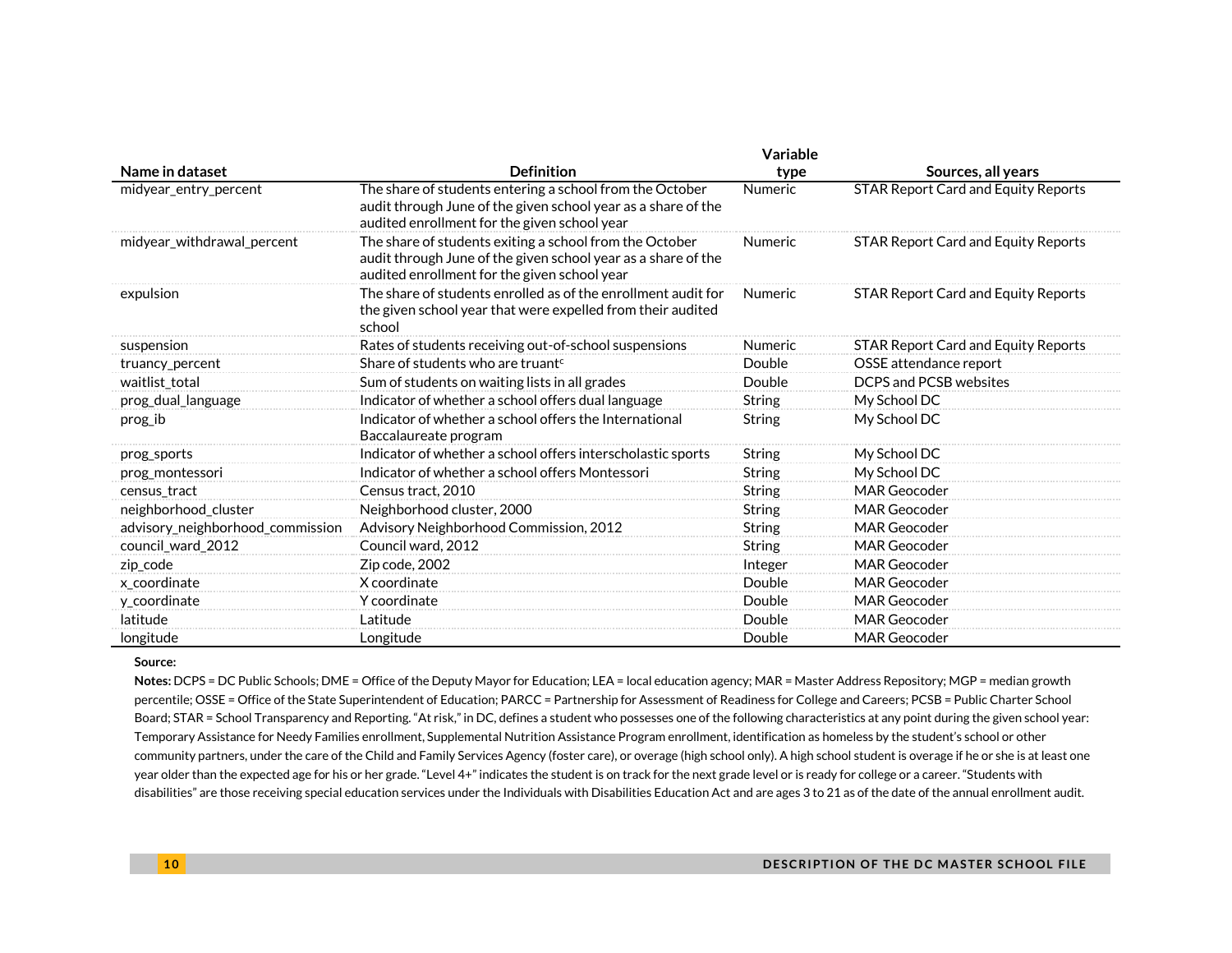aStudents are considered based on their highest level of need at any time during the school year, not at the time of the audit. For analysis by special education level, the denominator is the number of students with disabilities based on highest level of need and highest level of special education services during the school year.

<sup>b</sup> For any given cohort, students who are entering ninth grade for the first time form a cohort that is subsequently "adjusted" by adding any students who transfer into the cohort during the next three years and subtracting any students who transfer out, emigrate to another country, or die during that same period.

<sup>c</sup>Truancy is defined as the accumulation of 10 or more unexcused absences across all schools and sectors in a given school year for students of compulsory age. Compulsory age refers to students ages 5 to 18 as of September 30 of the school year.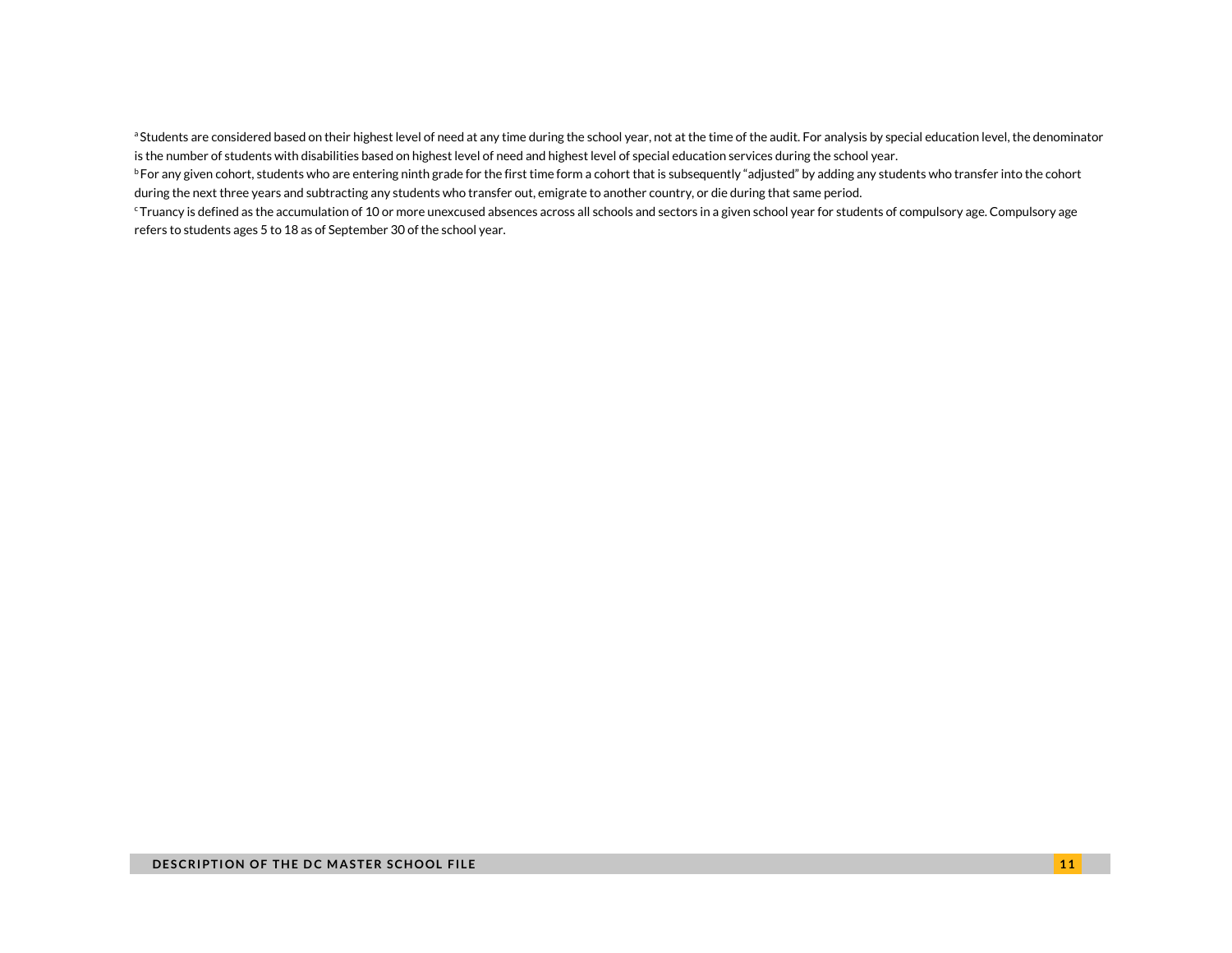# **Notes**

- <sup>1</sup> Here and throughout, *public schools* refers to both traditional public and public charter schools.
- <sup>2</sup> School Transparency and Reporting report scores and ratings have been included as they will be available in future years.
- $3$  Data for students by ward of residence have been suppressed if fewer than 10 students live in a particular ward. Data for 2014–15 were not based on the audit and are not included, as they are not comparable with other years.
- $4$  Data on race or ethnicity are included as they were available from a previous project.
- <sup>5</sup> "Snapshot 2017: Item Definitions," Texas Education Agency, accessed October 9, 2019, <https://rptsvr1.tea.texas.gov/perfreport/snapshot/2017/itemdef.html>.
- 6 "The School-Level Master File," Research Alliance for New York City Schools, accessed October 9, 2019, [https://research.steinhardt.nyu.edu/research\\_alliance/research/data\\_sets.](https://research.steinhardt.nyu.edu/research_alliance/research/data_sets)
- $^7$  "Public Schools and Districts Data Files," California Department of Education, last updated May 28, 2019, [https://www.cde.ca.gov/ds/si/ds/pubschls.asp.](https://www.cde.ca.gov/ds/si/ds/pubschls.asp)
- <sup>8</sup> Descriptions have been adapted from the sources themselves.

# About the Author

Chelsea Coffin joined the DC Policy Center in 2017. She has more than 10 years' experience in early, K– 12, and higher education at government agencies, foundations, nonprofits, multilateral institutions, and schools. Most recently, Coffin supported planning for DC's public charter sector with analyses of supply, demand, and other critical topics at the DC Public Charter School Board. She has also produced education case studies, evaluations, research, and monitoring tools for the World Bank, the Inter-American Development Bank, the Children's Investment Fund Foundation, and Educate! in Uganda. Coffin began her career in education as a secondary school teacher with the Peace Corps in Mozambique. She holds a bachelor's degree from Middlebury College and a master's degree in international economics and development from the Johns Hopkins University School of Advanced International Studies.